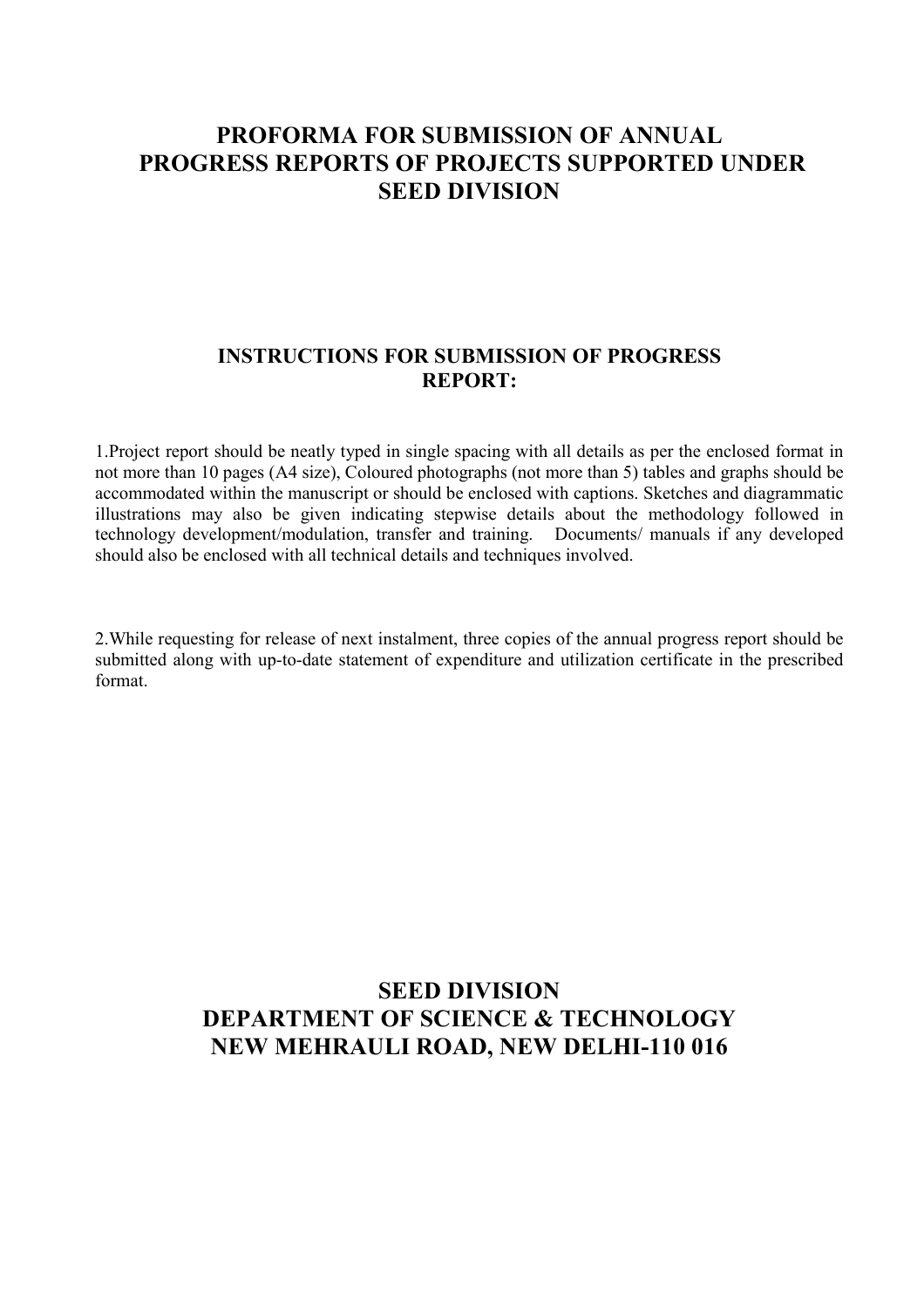# **A. SUMMARY SHEET**

- 1**.** TITLE OF THE PROJECT:
- 2. REFERENCE NO. OF SANCTION LETTER WITH DATE
- 3. PI NAME & ORGANISATION: (COMPLETE ADDRESS WITH TELEPHONE NO. FAX & EMAIL DETAILS)
- 4. DATE OF START:
- 5. DATE OF COMPLETION: SCHEDULED AND LIKELY
- 6. TOTAL COST OF THE PROJECT: SANCTIONED AND NOW ESTIMATED
- 7. STAFF SANCTIONED & IN POSITION:
- 8. TOTAL EXPENDITURE:
- 9. ASSETS DEVELOPED OR EQUIPMENTS ACQUIRED, IF ANY:
- 10. SUMMARY OF PROGRESS AGAINST APPROVED WORK-PLAN/TIME SCHEDULE OF ACTIVITIES IN THE PROJECT:
- 11. ISSUES NEEDING ATTENTION OF GOVERNMENT/LOCAL BODIES: